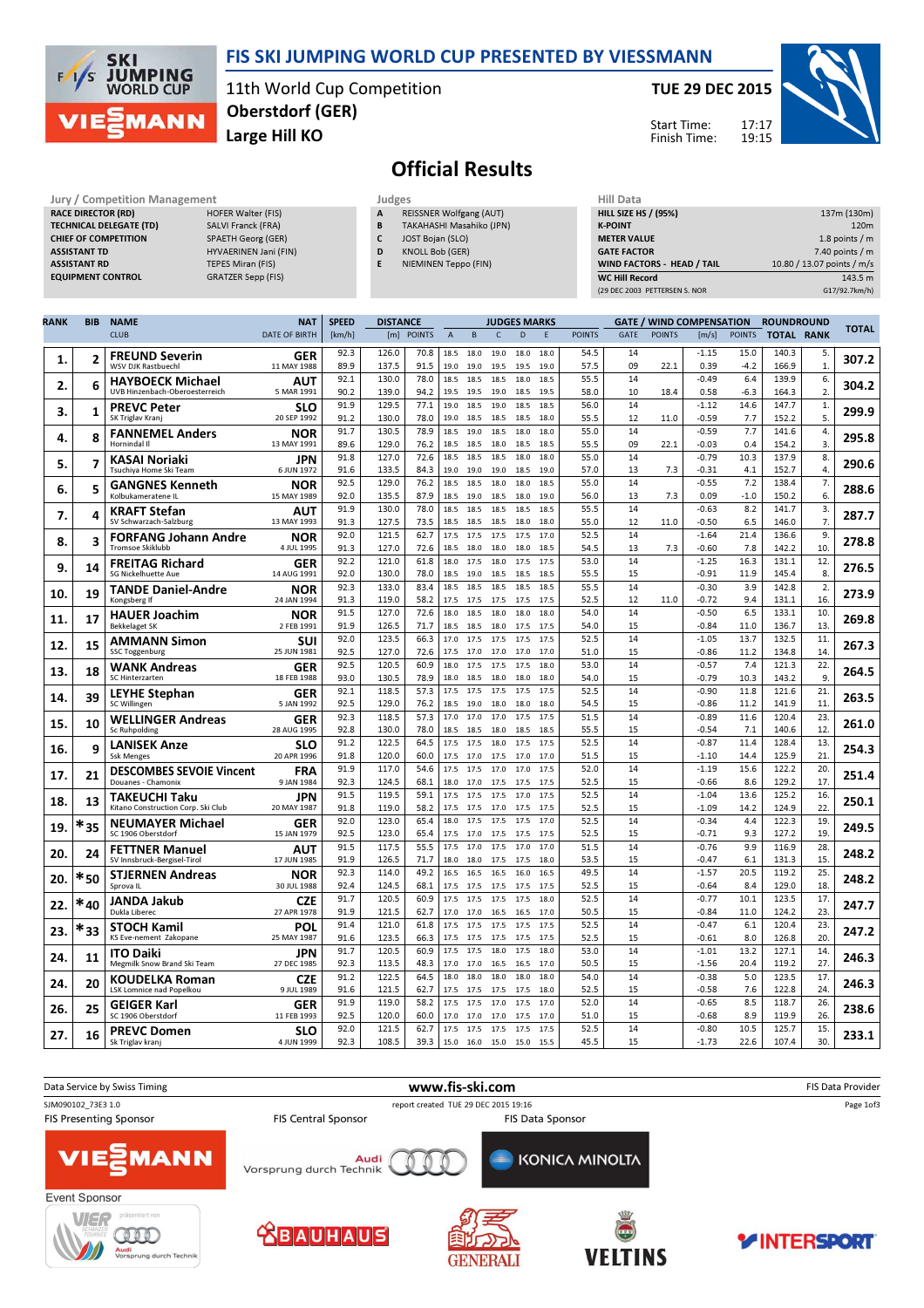### FIS SKI JUMPING WORLD CUP PRESENTED BY VIESSMANN



11th World Cup Competition Large Hill KO Oberstdorf (GER)

TUE 29 DEC 2015

Start Time: Finish Time:



## Official Results

| RANK | <b>BIB</b> | <b>NAME</b>                                                        | <b>NAT</b>                | <b>SPEED</b><br><b>DISTANCE</b><br><b>GATE / WIND COMPENSATION</b><br><b>JUDGES MARKS</b> |                |               |                |           |                          |              | <b>ROUNDROUND</b> |               | <b>TOTAL</b> |               |                    |               |                   |           |       |
|------|------------|--------------------------------------------------------------------|---------------------------|-------------------------------------------------------------------------------------------|----------------|---------------|----------------|-----------|--------------------------|--------------|-------------------|---------------|--------------|---------------|--------------------|---------------|-------------------|-----------|-------|
|      |            | <b>CLUB</b>                                                        | <b>DATE OF BIRTH</b>      | [km/h]                                                                                    | [m]            | <b>POINTS</b> | $\overline{A}$ | B         | $\mathsf{C}$             | D            | F                 | <b>POINTS</b> | <b>GATE</b>  | <b>POINTS</b> | [m/s]              | <b>POINTS</b> | <b>TOTAL RANK</b> |           |       |
| 28.  | $*_{43}$   | <b>KLIMOV Evgeniy</b>                                              | <b>RUS</b>                | 91.1                                                                                      | 117.5          | 55.5          | 17.5           |           | 17.5 17.5 17.0           |              | 17.0              | 52.0          | 14           |               | $-0.80$            | 10.5          | 118.0             | 27.       | 231.6 |
|      |            | GBU TSTOVS Moskovskaya oblast Ski s                                | 3 FEB 1994                | 91.4                                                                                      | 113.5          | 48.3          | 16.0           |           | 15.5 16.5                | 16.5         | 16.5              | 49.0          | 15           |               | $-1.25$            | 16.3          | 113.6             | 29.       |       |
| 29.  | 28         | <b>PASCHKE Pius</b><br>WSV Kiefersfelden                           | GER<br>20 MAY 1990        | 91.3<br>91.6                                                                              | 112.5<br>118.0 | 46.5<br>56.4  | 17.0<br>17.5   | 17.0      | 17.0<br>17.5 17.0        | 16.5<br>17.0 | 16.5<br>17.0      | 50.5<br>51.5  | 14<br>15     |               | $-0.99$<br>$-1.05$ | 12.9<br>13.7  | 109.9<br>121.6    | 30<br>25. | 231.5 |
|      |            | <b>KRANJEC Robert</b>                                              | <b>SLO</b>                | 91.6                                                                                      | 114.0          | 49.2          | 17.0           |           | 17.0 16.5                | 17.0         | 16.5              | 50.5          | 14           |               | $-0.82$            | 10.7          | 110.4             | 29.       |       |
| 30.  | 29         | SK Triglav Kranj                                                   | 16 JUL 1981               | 91.9                                                                                      | 120.0          | 60.0          | 17.5           | 17.5 17.0 |                          | 16.5         | 17.5              | 52.0          | 15           |               | $-0.25$            | 3.3           | 115.3             | 28.       | 225.7 |
|      |            | not qualified for final round                                      |                           |                                                                                           |                |               |                |           |                          |              |                   |               |              |               |                    |               |                   |           |       |
| 31.  | 46         | <b>SCHLIERENZAUER Gregor</b><br>SV Innsbruck-Bergisel-Tirol        | AUT<br>7 JAN 1990         | 91.3                                                                                      | 117.0          | 54.6          |                |           | 17.5 17.5 17.5 17.5 17.0 |              |                   | 52.5          | 14           |               | $-0.75$            | 9.8           | 116.9             | 31        | 116.9 |
| 32.  | 27         | <b>KOT Maciei</b><br>AZS Zakopane                                  | <b>POL</b><br>9 JUN 1991  | 91.3                                                                                      | 116.5          | 53.7          |                |           | 16.5 17.0 16.5 17.0      |              | 16.5              | 50.0          | 14           |               | $-1.00$            | 13.1          | 116.8             | 32.       | 116.8 |
| 33.  | 32         | TOCHIMOTO Shohei<br>Megmilk Snow Brand Ski Team                    | JPN<br>21 DEC 1989        | 91.3                                                                                      | 121.0          | 61.8          | 17.0           |           | 17.5 17.5 17.0           |              | 17.0              | 51.5          | 14           |               | $-0.26$            | 3.4           | 116.7             | 33.       | 116.7 |
| 34.  | 12         | <b>SAKUYAMA Kento</b><br>Kitano Construction Corp.Ski Team         | JPN<br>3 JUL 1990         | 91.3                                                                                      | 118.0          | 56.4          |                |           | 17.0 17.5 17.5 17.0 17.0 |              |                   | 51.5          | 14           |               | $-0.65$            | 8.5           | 116.4             | 34        | 116.4 |
| 35.  | 42         | <b>POPPINGER Manuel</b><br>SV Innsbruck-Bergisel-Tirol             | AUT<br>19 MAY 1989        | 91.6                                                                                      | 117.0          | 54.6          | 16.5           |           | 17.0 16.5                | 17.0         | 17.0              | 50.5          | 14           |               | $-0.80$            | 10.5          | 115.6             | 35.       | 115.6 |
| 36.  | 48         | <b>KRAUS Marinus</b><br>Wsv Oberaudorf                             | GER<br>13 FEB 1991        | 91.6                                                                                      | 115.5          | 51.9          |                |           | 17.0 17.0 16.5           | 17.0         | 16.5              | 50.5          | 14           |               | $-1.00$            | 13.1          | 115.5             | 36        | 115.5 |
| 37.  | 34         | <b>DESCHWANDEN Gregor</b><br>Horw                                  | SUI<br>27 FEB 1991        | 91.4                                                                                      | 116.0          | 52.8          |                |           | 17.0 17.0 17.0 16.5      |              | 17.0              | 51.0          | 14           |               | $-0.79$            | 10.3          | 114.1             | 37.       | 114.1 |
| 38.  | 38         | <b>ALEXANDER Nicholas</b><br>Lebanon Outing Club                   | <b>USA</b><br>24 AUG 1988 | 91.4                                                                                      | 115.5          | 51.9          |                |           | 17.5 16.5 17.0 16.5      |              | 17.0              | 50.5          | 14           |               | $-0.75$            | 9.8           | 112.2             | 38.       | 112.2 |
| 39.  | 41         | <b>COLLOREDO Sebastian</b><br><b>GRUPPO SCIATORI FIAMME GIALLE</b> | <b>ITA</b><br>9 SEP 1987  | 91.5                                                                                      | 113.0          | 47.4          | 17.0           |           | 16.5 16.5                | 16.5         | 17.0              | 50.0          | 14           |               | $-1.02$            | 13.3          | 110.7             | 39.       | 110.7 |
| 40.  | 30         | <b>LARINTO Ville</b><br>Lahden Hiihtoseura                         | <b>FIN</b><br>11 APR 1990 | 91.5                                                                                      | 114.5          | 50.1          |                |           | 17.0 17.0 17.0 17.0      |              | 17.0              | 51.0          | 14           |               | $-0.69$            | 9.0           | 110.1             | 40        | 110.1 |
| 41.  | 45         | <b>EISENBICHLER Markus</b><br><b>TSV Siegsdorf</b>                 | <b>GER</b><br>3 APR 1991  | 91.2                                                                                      | 113.5          | 48.3          | 17.0           |           | 17.0 16.5 17.0           |              | 17.0              | 51.0          | 14           |               | $-0.68$            | 8.9           | 108.2             | 41        | 108.2 |
| 42.  | 22         | <b>HULA Stefan</b><br>KS Eve-nement Zakopane                       | POL<br>29 SEP 1986        | 91.6                                                                                      | 111.0          | 43.8          | 17.0           |           | 16.5 16.5 16.5           |              | 16.5              | 49.5          | 14           |               | $-1.13$            | 14.8          | 108.1             | 42        | 108.1 |
| 43.  | 37         | <b>HLAVA Lukas</b><br>Dukla Liberec                                | <b>CZE</b><br>10 SEP 1984 | 91.6                                                                                      | 110.0          | 42.0          | 15.5           | 16.0      | 16.0                     | 16.0         | 16.0              | 48.0          | 14           |               | $-1.27$            | 16.6          | 106.6             | 43.       | 106.6 |
| 44.  | 36         | <b>KORNILOV Denis</b><br>Sdushor CSP N. Novgorod Dinamo            | <b>RUS</b><br>17 AUG 1986 | 90.6                                                                                      | 111.0          | 43.8          | 16.0           |           | 16.5 16.5                | 16.0         | 16.0              | 48.5          | 14           |               | $-1.06$            | 13.9          | 106.2             | 44        | 106.2 |
| 45.  | 26         | <b>KOBAYASHI Junshiro</b><br>Megmilk Snow Brand Ski Team           | JPN<br>11 JUN 1991        | 90.1                                                                                      | 112.0          | 45.6          | 17.0           | 17.0      | 16.5                     | 16.5         | 16.5              | 50.0          | 14           |               | $-0.66$            | 8.6           | 104.2             | 45.       | 104.2 |
| 46.  | 44         | <b>GRANERUD Halvor Egner</b><br>Asker Skiklubb                     | <b>NOR</b><br>29 MAY 1996 | 91.6                                                                                      | 113.5          | 48.3          | 16.5           |           | 16.5 16.5                | 16.0         | 16.5              | 49.5          | 14           |               | $-0.43$            | 5.6           | 103.4             | 46        | 103.4 |
| 47.  | 47         | <b>BARTOL Tilen</b><br>SSK Sam Ihan                                | <b>SLO</b><br>17 APR 1997 | 91.4                                                                                      | 112.0          | 45.6          | 16.5           | 17.0      | 16.5                     | 16.0         | 16.5              | 49.5          | 14           |               | $-0.52$            | 6.8           | 101.9             | 47.       | 101.9 |
| 48.  | 49         | <b>ZYLA Piotr</b><br>WSS Wisla                                     | <b>POL</b><br>16 JAN 1987 | 91.5                                                                                      | 105.5          | 33.9          | 16.0           | 16.5      | 16.0                     | 16.0         | 15.5              | 48.0          | 14           |               | $-1.39$            | 18.2          | 100.1             | 48.       | 100.1 |
| 49.  | 31         | <b>HAZETDINOV Ilmir</b><br>SDUSHOR 33 MOSKOVSKAYA OBLAST - RES     | <b>RUS</b><br>28 OCT 1991 | 91.4                                                                                      | 108.0          | 38.4          | 16.5           | 16.5      | 16.5                     | 16.5         | 16.5              | 49.5          | 14           |               | $-0.68$            | 8.9           | 96.8              | 49.       | 96.8  |
| 50.  | 23         | <b>TEPES Jurij</b><br>SD Dolomiti                                  | <b>SLO</b><br>14 FEB 1989 | 91.9                                                                                      | 90.0           | 6.0           |                |           | 14.0 14.5 14.0 14.5      |              | 14.0              | 42.5          | 14           |               | $-1.45$            | 18.9          | 67.4              | 50.       | 67.4  |